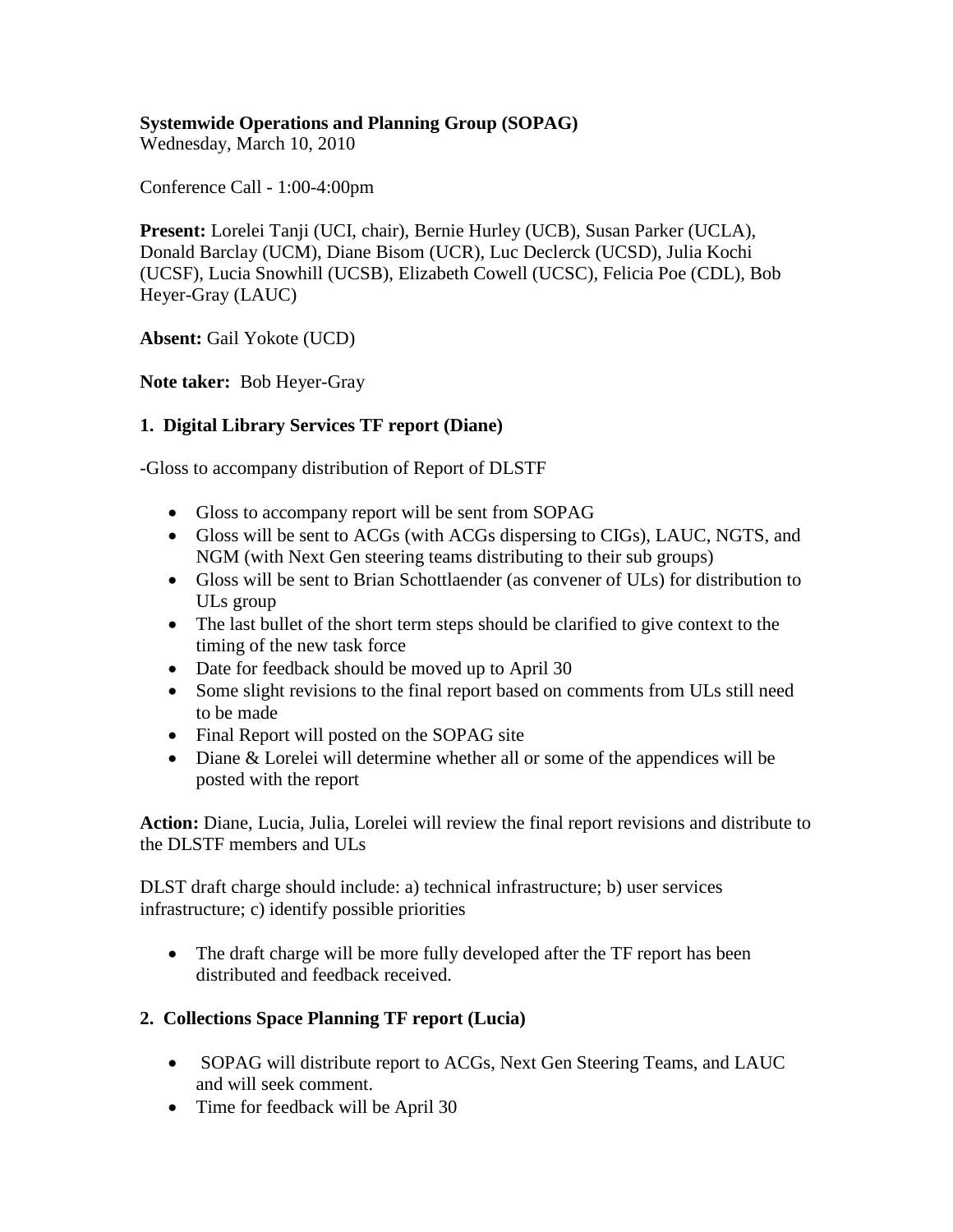- Hold off on draft charge, pending feedback from distributed Space Planning TF report
- The Shared Print Task Force report under discussion in CDC will also factor into this charge

**Action:** Bernie, Lucia, and Lorelei will have a conversation with Ivy Anderson, Laine Farley, and Emily Stambaugh (CDL) as a number of the next steps involve intersections between Collections, RLFs and Shared Print.

## **3. Congressional Hearings Pilot TF (Elizabeth)**

Group discussed draft charge with following comments and questions:

- Is this under SOPAG purview? Should this be a SOPAG or CDC TF?
- HOTS, GILS reporting to CDC, and Shared Print program all seem potentially interested players
- Who will do the bibliographic record work?
- Who has good records for the Hearings?
- Should the group concentrate on a specific time period, rather than attempt to be comprehensive? CDL year end purchase from 2008/09 included LexisNexis Congressional Hearings Digital Collection Part A (1824-1979)
- Do we need the print at all?
- Elizabeth will take back comments and questions and have a conversation with group identified in the draft charge.

### **4. Project Management TF report (Felicia)**

• TF is continuing to move forward with its charge

### **5. Shibboleth TF update (Julia)**

- Group asked for and was granted an extension for its interim report until 3/29
- Interim report will be discussed on 4/23 SOPAG conf call

**Action:** TF will follow up on the state of the UC campuses with single sign-on, and of those how many are Shibboleth enabled

### **6. UC Libraries Priorities, 2010-2013**

• Nothing new

### **7. SOPAG issues**

Discuss if any follow-up/action items post-UL/SOPAG meeting re:

### -SCO/CDC request for LAUC rep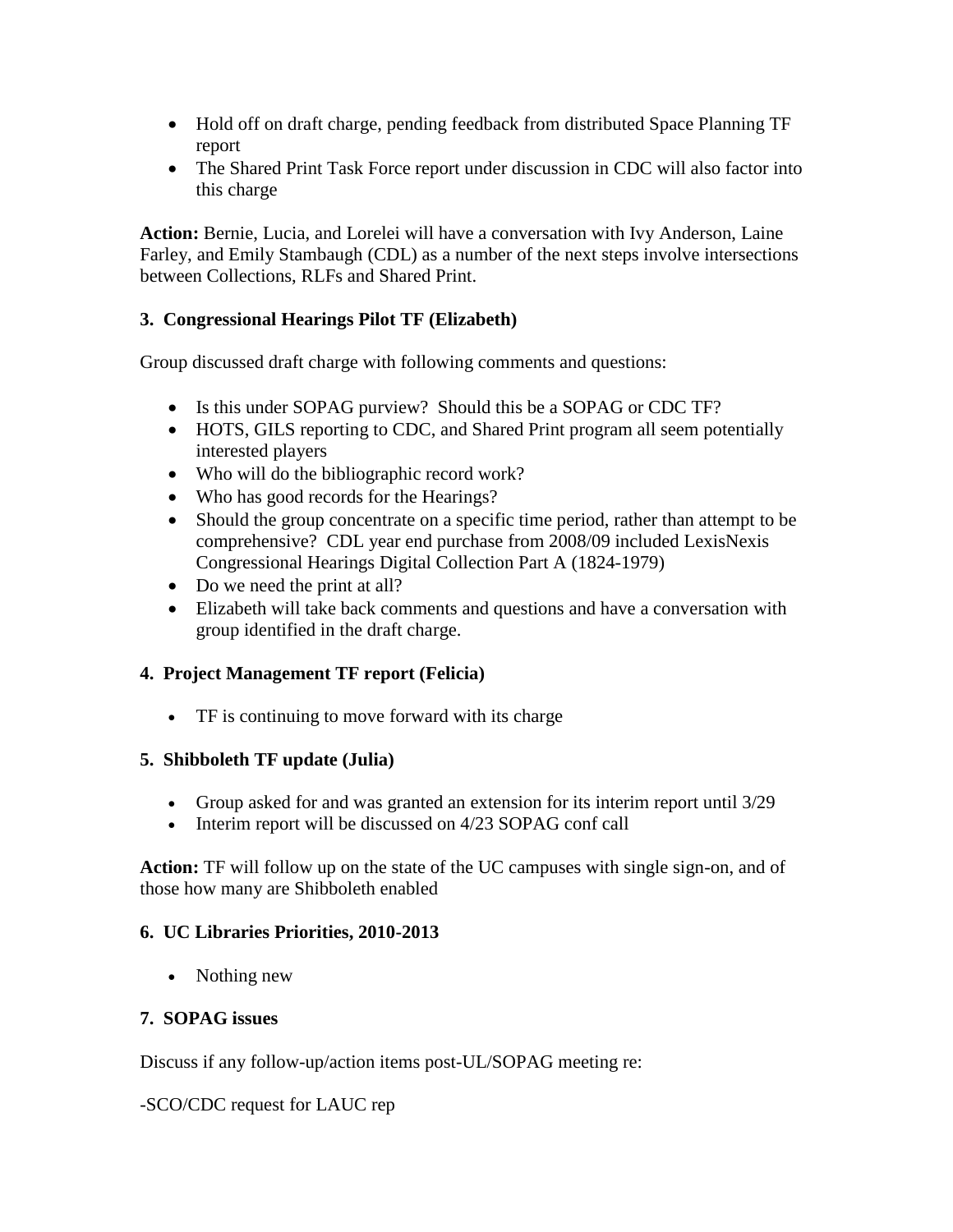• Gail Persily and Margaret Phillips (co-chairs of SCO) have been updated on SOPAG/ULs discussion

**Action:** Bob will follow up with LAUC and Julia with Chuck Eckman (Chair, CDC) on the SOPAG/ULs discussion

## **8. ACG updates and discuss if anything needs to be added to their charges post-UL mtg.**

# **CDC (Julia)**

- 2/26 Shared Print report was the focus of the meeting, discussion of the report will continue in March mtg
- $\bullet$  4/30 in-person meeting will be held to discuss priorities & strategies, Gail Perisly (representing HOPS & SCO) and Diane (representing DLSTF & incoming SOPAG chair) will be invited to attend

## **HOPS (Donald)**

• Group discussed ways of sharing subject guides more efficiently across campuses

## **HOTS (Luc)**

- Expecting survey from the NGTS Link Type subgroup to look at current practice of using and managing URLs in MARC records
- Progress is being made on the non-roman backlog
- Shelf-ready is progressing
- John Riemer distributed a best practices document for LHRs.
- J. Starr discussed the PM survey/results

## **LTAG (Diane)**

Next meeting will cover:

- Shibboleth
- Starr will discuss Project Management survey/results
- Consolidated table of all campus project lists
- Guest wireless across the campuses
- Tier 1 technical requirements documents

### **RSC (Susan)**

- At this point RSC is chairless
- RSC asking SOPAG to appoint a chair